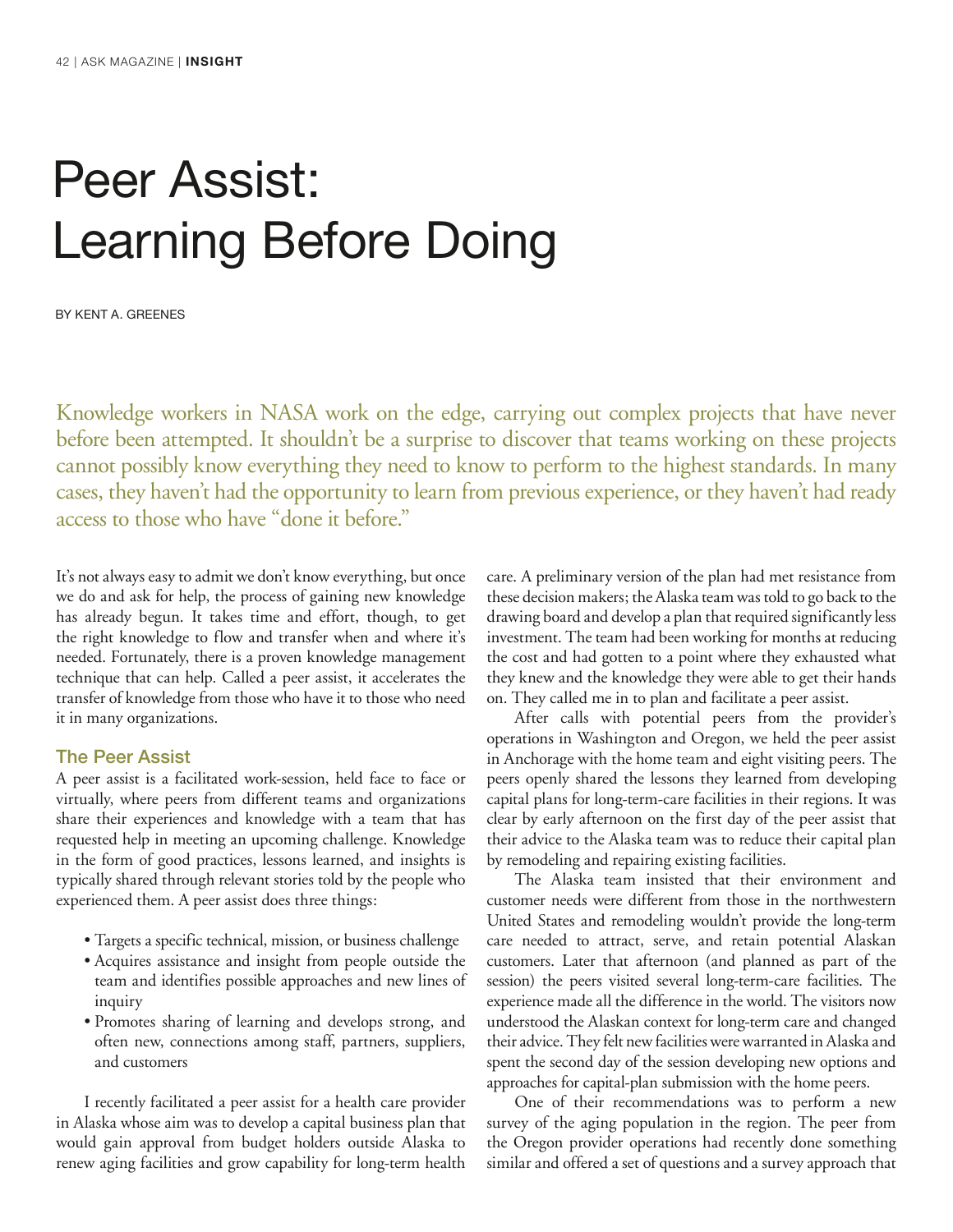were geared to providing design input for the development of long-term-care facilities. On the spot, the peers modified the design of the survey to address the Alaskan environment, native Alaskan culture, and other unique aspects of the aging customer base in that region.

The session led to a breakthrough in the Alaska team's thinking and capital plan. Not only was their plan approved, but the visiting peers benefited from the experience as well. An e-mail received by the Alaska team leader reinforced this: "Thank you again for the wonderful opportunity to work together last week. I really applaud your willingness to hear new ideas and your dedicated commitment to the people you serve. Kent, you taught us a new appreciation for the power of coming together to harness our collective knowledge to fulfill our mission. It was an enlightening two days for me, and I am very grateful for the experience."

Many of the peers who came together for those two days continue to communicate and collaborate on a routine basis.

#### Why It Works

A peer assist works because peers more readily share their knowledge with each other—and accept knowledge from each other—than through hierarchies or official channels, where politics and other issues often hamper free exchange. And they are more likely to tell the truth about problems they have encountered.

*When* the peer assist occurs is critical. People are more open and inclined to use knowledge they gain from others if they get it before they commit to a specific plan of action. Once we start down a certain path, it's hard to get ourselves to think differently. So the key to a successful peer assist is to convene the session after a team has exhausted what it already knows and created its plan, but before the start of actual work.

Peer assists are most successful when the participants have time to socialize and get to know and understand each other. This helps people open up and share their hard-earned expertise, especially the wisdom gained from painful experience.

When I was with British Petroleum (BP), our retail business wanted to enter the Japanese market. The international team responsible for creating the business in Japan hosted a peer assist to learn from other BP retailers before they implemented their plan to enter this new market. Peers came from all over the world to share their experience. The hosting team didn't want to spend much time on the process, but we convinced the leader that the session should take two days. On the first day, the home team showed the peers their proposed station sites, visited competitor sites, and shared their building plans and challenges. When they asked for the peers' input, the quality and amount of contributions were very low.

In side conversations and in private, however, they all said Japan had too mature a retail market for our typical new-entry approach. Plus, there was a "gas war" going on in that region. But nobody

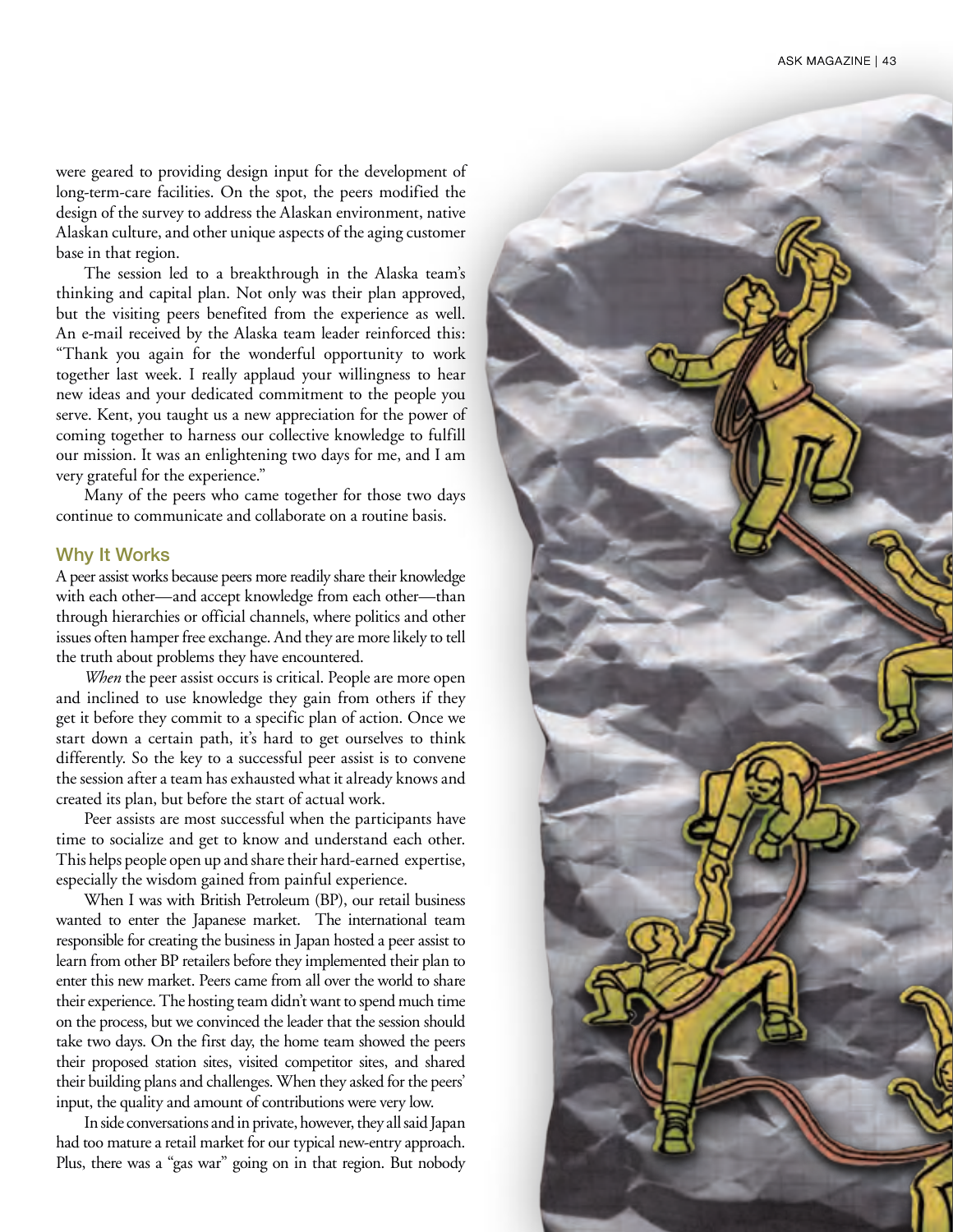

dared say openly that they thought the Japan team's approach was seriously flawed. After dinner that night, we went to karaoke bars then to a Japanese bath, where we all had to get naked, as is the tradition in Japan. The next morning, the feedback, storytelling, and sharing differed phenomenally from the day before. The peers honestly and openly shared their skepticism and their own tough experiences. As a result, the Japan team modified their plan in a matter of days and went on to an accelerated, successful entry into the market. I have no doubt that taking time to build relationships and trust during the peer assist enabled the participants to open up and share their knowledge truthfully.

## Who Can Help You Learn?

It's surprisingly easy to find people with relevant knowledge. One of the easiest and most effective methods is to tap your personal network to find who might have experience in the particular challenges you are facing. Even if the people you contact don't have relevant experience themselves, they will likely know "someone who knows" and may offer to connect you to them.

The other obvious approach is to search your company intranet for people with relevant skills and relevant experience. Better yet, if your organization has internal social networking sites, blogs, and wikis, these can be quickly and conveniently searched for potential peers. Similarly, you can contact people in relevant communities of practice, professional forums, and networks to ask for help or contacts. Sometimes it is helpful to involve people with diverse experience who can push boundaries and lead to innovative thinking in the session. In some organizations, teams announce their intent to do a peer assist by posting the subject and associated challenge on their company's intranet or electronic news facility. This enables people with relevant expertise to offer their help.

## Engineering for Success

Based on my experience facilitating hundreds of peer assists, here are some critical things to do to ensure a successful outcome:

- Define the problem or opportunity that you are facing, and decide whether a peer assist is the most appropriate process.
- Write and disseminate a brief description of your need to peers, giving them the chance to self-select for participation.
- Look for diversity, that is, people who will help your team confront the problem from different perspectives.
- As soon as possible, identify people who can participate on your selected dates—fitting into their schedules is critical.
- Identify an experienced facilitator who understands the learning process.
- Design the event to ensure plenty of time to reflect.
- Allow the peer-assist team members time as a group during the session to analyze their findings.
- Ensure the key lessons and good practices shared during